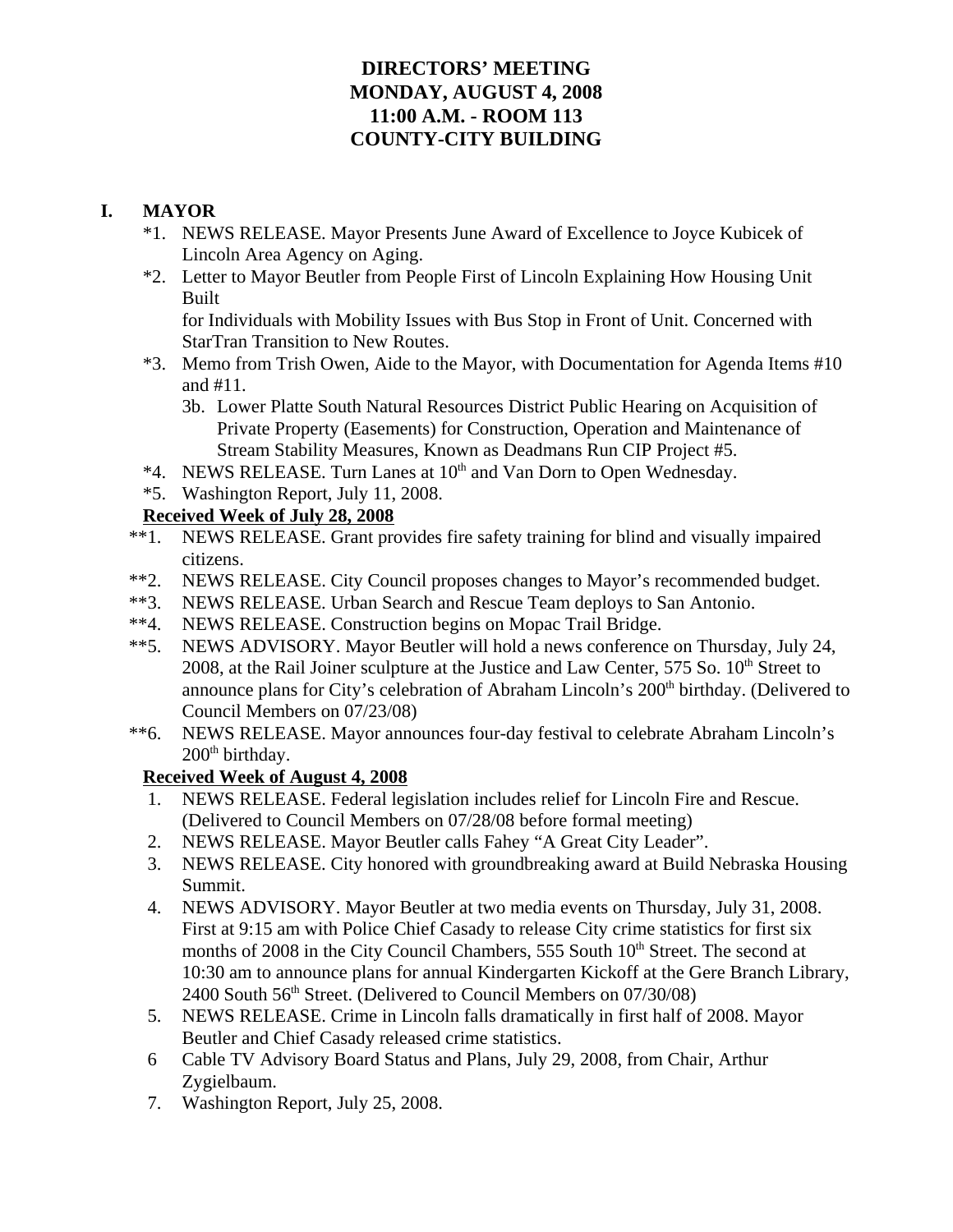# **II. DIRECTORS**

# **CITY ATTORNEY**

\*1. Letter from City Attorney, John Hendry, on Utilizing Funds Other Than, or in Addition to, the General Fund for the Law Department. (Letter distributed to Council Members on Tuesday, July 15, 2008)

### **Received Week of July 28, 2008**

 **\*\***1. Minutes of Executive Session regarding labor negotiations on Monday, July 18, 2008.

# **Received Weed of August 4, 2008**

 1. Letter from City Attorney, John Hendry, regarding providing legal services on the new jail construction.

## **FINANCE OFFICE**

- 1. Correspondence regarding outstanding balance of the ambulance enterprise fund;
	- a) Chart of interfund loan;
	- b) Underlying data for chart; and
	- c) History of fee changes.

## **FINANCE/BUDGET OFFICE**

- 1. July sales tax reports:
	- a) Actual Compared to Projected Sales Tax Collections;
	- b) Gross Sales Tax Collections (with refunds added back in) 2002-2003 through 2007- 2008;
	- c) Sales Tax Refunds 2002-2003 through 2007-2008; and
	- d) Net Sales Tax Collections 2002-2203 through 2007-2008.

# **HEALTH DEPARTMENT**

\*1. NEWS RELEASE. West Nile Virus found in Mosquitoes in Lancaster County.

# **Received Week of July 28, 2008**

- \*\*1a. Health Department Determines Lincoln's Greenhouse Gas Emissions.
	- \*\* 1b. Graph of Greenhouse Gas (CO2) Air Pollution Emissions by Sector, 2005 and 1990.

# **Received Week of August 4, 2008**

1. NEWS RELEASE. Ensuring the safety of child swimmers.

# **LIBRARY**

- \*1. Correspondence from Carol Conner, Director, on Proposed Library Public Service Hours.
	- a) Special Board Meeting on Tuesday, July 29, 2008 at 6:00 p.m. at Bennett Martin Library.
	- b) Public Notice of Public Service Hours, and Proposed Public Service Hours, at Lincoln City Libraries.

# **PLANNING DEPARTMENT**

- \*1. Waterford Estates 2<sup>nd</sup> Addition. Final Plat #07080, Generally Located at North 98<sup>th</sup> Street and "O" Street.
- \*2. Memorandum of Understanding Between the City and the Lancaster County Agricultural Society. Bill #08R-160.

# **Received Week of July 28, 2008**

\*\*1. Nebraska Capitol Environs Commission Agenda for July 24, 2008.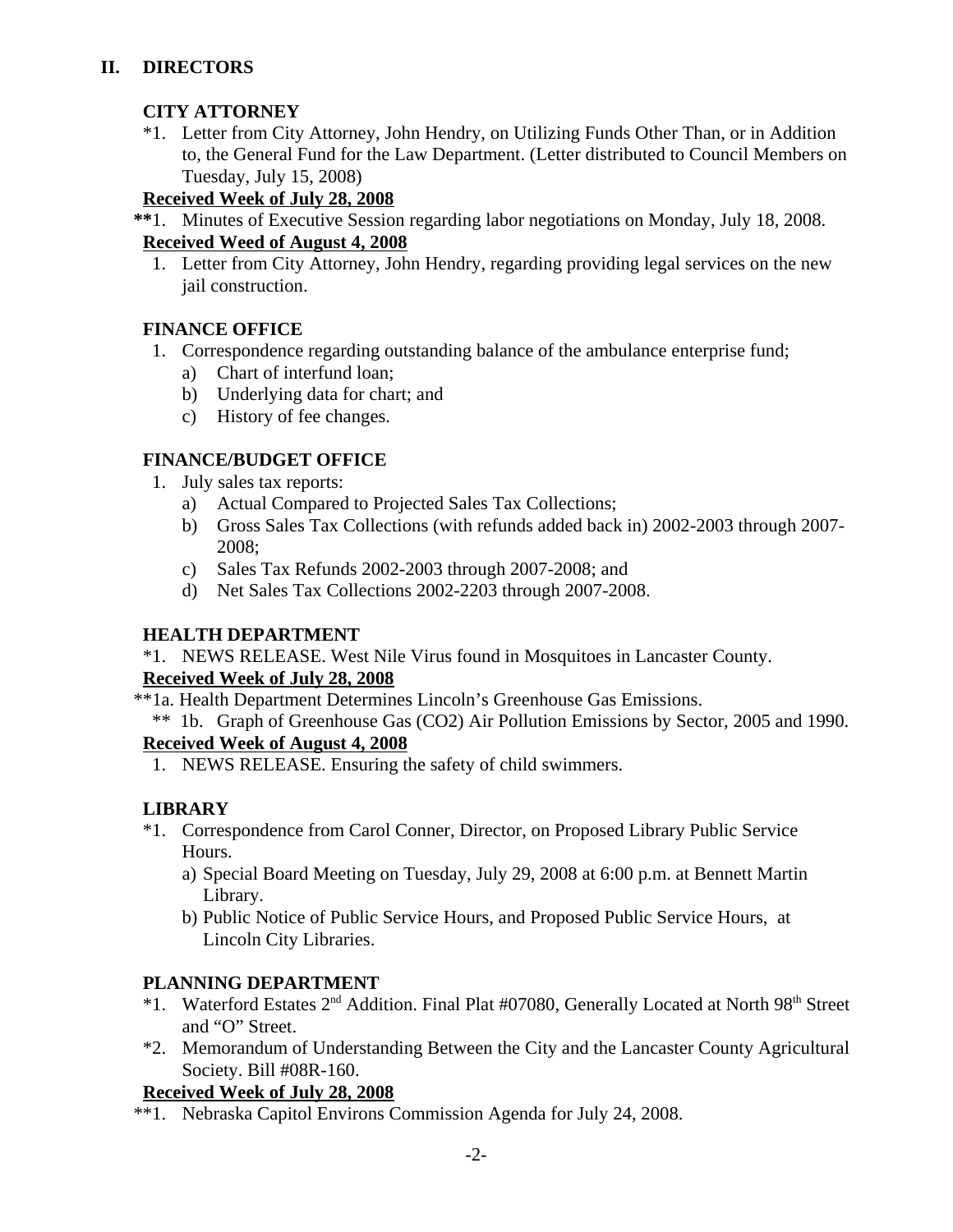- \*\*2. City Board of Zoning Appeals cancellation of July, 2008 meeting.
- \*\*3. Minutes of Pre-Council on Monday, July 14, 2008. Downtown/Antelope Valley Design Standards.

## **PLANNING COMMISSION ACTION**

\*1. Action by Planning Commission, July 16, 2008.

# **PLANNING COMMISSION FINAL ACTION**

## **Received Week of July 28, 2008**

- \*\*1. Comprehensive Plan Conformance No. 08014. Permanent Conservation Easement, North 27<sup>th</sup> Street and I-80. Resolution No. PC-01129.
- \*\*2. Special Permit No. 08031. Off-sale alcohol, 21<sup>st</sup> and K Streets, U-Stop convenience store. Resolution No. PC-01131.
- **\*\***3. Special Permit No. 08029. Expansion of nonstandard single-family dwelling, 5750 Stockwell. Resolution No. PC-01130.

# **Received Week of August 4, 2008**

- 1. Comprehensive Plan Conformance No. 08017. Permanent Preservation Easement, 700 North  $16<sup>th</sup>$  Street. Resolution No. PC-01132.
- 2. Waiver No. 08003. Street lights, HiMark Estates  $7<sup>th</sup>$  Addition, South 98<sup>th</sup> Street and Merion Circle. Resolution No. PC-01137.
- 3. Use Permit No. 80B. Revise site plan and lot layout. N.W. 1<sup>st</sup> Street and West Highland Boulevard. Resolution No. PC-01133.
- 4. Special permit No. 08032. Expansion of nonstandard building, 3317 C Street. Resolution No. PC-01135.
- 5. Use Permit No. 132B, Willowbrook. Amend land use table, South  $70<sup>th</sup>$  and Highway 2. Resolution No. PC-01134.
- 6. Special Permit No. 08034, Whispering Meadows Community Unit Plan. S.W. 27<sup>th</sup> Street and West A Street. Resolution No. PC-01138.
- 7. Special Permit No. 08033. Expansion of nonstandard building, S.W. 56<sup>th</sup> and West Claire Streets. Resolution No. PC-01136.

# **PUBLIC WORKS AND UTILITIES**

- \*1. ADVISORY. Sidewalk Curb Ramp Advisory.
	- a. Map of Recommended One-Way Pick-Up and Drop-Off.

# **Received Week of July 28, 2008**

\*\*1. ADVISORY. Water main replacement project #700308, 58<sup>th</sup> Street; Havelock Avenue -Kearney Avenue

## **Received Week of August 4, 2008**

1. ADVISORY. 56<sup>th</sup> Street and Elkcrest Drive, Project #700846. State Project #STPP-5241 (4).

## **PUBLIC WORKS/STAR TRAN**

# **Received Week of July 28, 2008**

- \*\*1. Memo from Beatty Brasch, Vice Chair, StarTran Advisory Board. Recommendations, Mayor's Proposed F.Y. 2008-09 Budget, with attachments.
- **\*\***2. StarTran Advisory Board Actions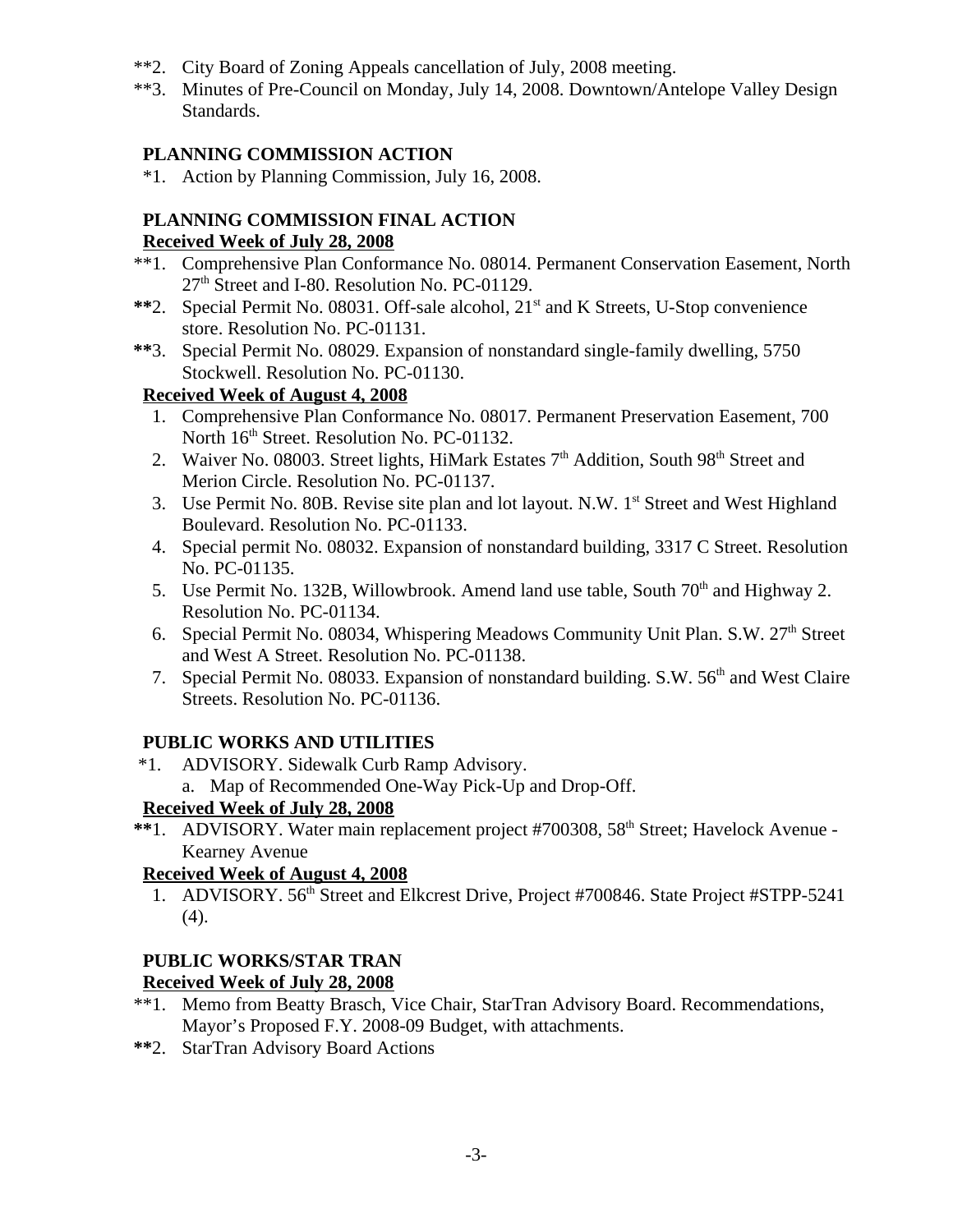## **URBAN DEVELOPMENT/ HOUSING REHAB & REAL ESTATE DIVISION**

- \*\*1. Street and Alley Vacation No. 08002. Capitol Parkway at South 21<sup>st</sup> Street.
- \*\*2. Street and Alley Vacation No. 08003. North/South Alley north of Seward Avenue between North  $60<sup>th</sup>$  and North  $61<sup>st</sup>$  Streets.

# **III. CITY CLERK**

# **IV. COUNCIL REQUESTS/CORRESPONDENCE**

## **JON CAMP**

- \*\*1. Request to Jim Weverka, Animal Control RE: Pit bulls outlawed in Lincoln. (RFI#89-07/09/08) **Reply from Bruce Dart, Health Department with community comparison data from Jim Weverka, Animal Control.** (07/18/08 sent to Council Members)
- \*2. Email to Denise Pearce, Aide to the Mayor, after receipt of cover memo on homeowners stimulus plan.
- \*3. Email from Eugene R. Schiltz. Opposed to StarTran Proposal for Reduction of Hours of Operation.

# **DAN MARVIN**

\*1. Email from Niki Svik. Concerns on Budget, Closing Elementary School CLC's. Evaluate Whether to Build Convention Center and Arena In This Time of Rising Financial Costs. Young Families Think of Moving Away from Lincoln.

# **Received Week of August 4, 2008**

- 1. Email from Glenda Dietrich Moore. Vote NO for a reduction, or elimination, of StarTran bus service from 10 a.m. to 2 p.m.
- 2. Email from Susan Melcher. Do not cut or eliminate funding for the Stronger, Safer Neighborhoods program.
- 3. Email from Pam Baker. The Stronger Safer Neighborhoods program is critical, do not eliminate.
- 4. Email from Maurice Baker. Attest that programs such as the Stronger Safer Neighborhoods program are effective. Do not cut from budget.

# **V. MISCELLANEOUS**

- \*1. Email from Wilbur Dasenbrock. Appreciates Dedication and Effort. Work Together in the Best Interest of the People of Lincoln.
- \*2. Email from Michael M. Bartels. Unhappy with Proposed Reduction of Branch Library Hours.
- \*3. Email from Fred Marks. LES Rate Increases. If Absolutely Necessary Lighten Burden on Older Citizens, People on Disability, Disabled Veterans, Low Income Individuals and Families. LES Needs to be More Creative in Solving the Electricity Problem.
- \*4. Email from Mark Hupf. Citizens Depend on Bus Service, Do Not Cut Hours Between 11:00 a.m. and 2:00 p.m.
- \*5. Email from Rachel West. Do Not Reduce Lincoln City Libraries' Hours of Operations. Recommended Reading of Libraries and Democracy.
- \*6. Email from Jeanette Fanmeyer. Concern Over Bowling Lake. In Plan and Do Not Skip Over Again. Unnecessary Waste Needs to Stop Now.
- \*7. Email from Jodi Delozier. Do Not Approve the 12% LES Rate Hike. LES Should Cut Internally with Either Salaries, Salary Increases, or Positions.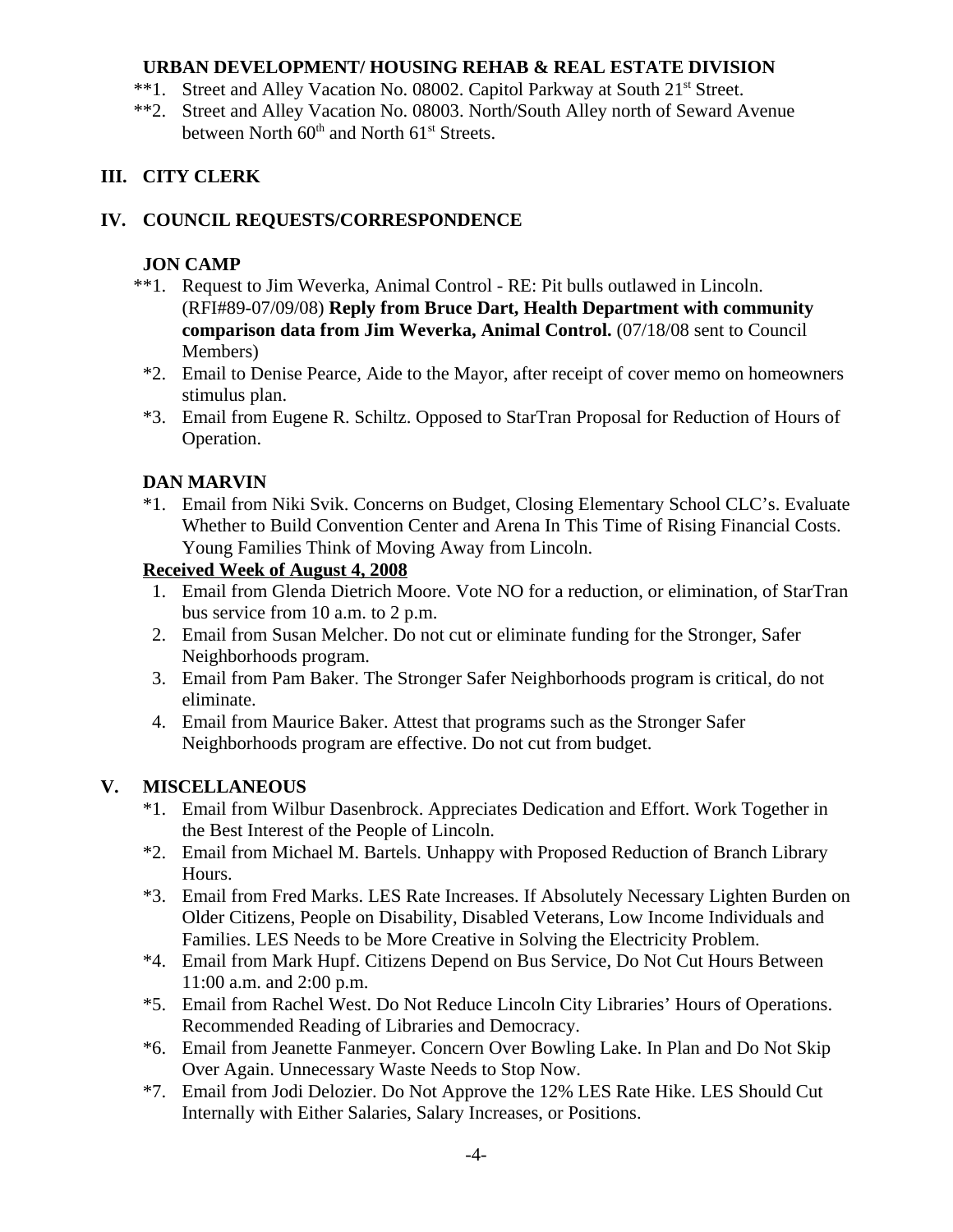- \*8. Email from Russell Miller. More Efficient to Prevent Crime Before Gangs are Established.
- \*9. Email from Larry Jabloncki. Do Not Use TIP for the Rosewood Inn Development.
- \*10. Email from Judd Smith. Words to Live By as a Council Member.
- \*11. Email from Janet Kosch. Adjustment of Library Public Service Hours.
- \*12. Email from Mark Hupf. Do Not Make Cuts Proposed to StarTran.
- \*13. Letter and Newspaper Article Received from Herb Welter. Keep City Vehicles Longer Than the Warranty.
- \*14. Letter from People First of Lincoln Outlining How Members Rely on Public Transportation, StarTran.
- \*15. Email from Sara R. Lutzi. Do Not Cut Our Bus Routes. Agree with New Routes in Place.
- \*16. Correspondence through InterLinc from Paul Schack. Opposed to Cutting Public Transportation and Proposed Cuts from 10:00 am to 2:00 pm.
- \*17. Email from Deb Quinn. Do Not Cut StarTran Bus Routes Midday Trips.
- \*18. Email from Joyce Schuette. Proposal to Reduce Four Hours of Midday Route Service Adversely Affects Many People.
- \*19. Correspondence from Judy Schiltz. Appreciate the StarTran Bus New Schedules and Routes.

## **Received Week of July 28, 2008**

- \*\*1. Letter from Sharon Aguilera. Do not shut down the Easterday Program permanently.
- \*\*2. Letter from Janet Coleman regarding cuts to StarTran service.
- \*\*3. Email through InterLinc from Kim Schwaninger. Do not cut back on StarTran. New schedule is wonderful.
- \*\*4. Letter from Brian Linderholm. Do not cut mid-day city bus service. Raise revenues by raising the fare. Do not force Lincoln citizens to use pricey alternative private transportation services.
- \*\*5. Email from Paula Thomassen. Recommend changing schedule so drivers take a break throughout the day rather than take out the ride on East Avon.
- \*\*6. Letter from Richard Noyes, President, Downtown Neighborhood Association. Supports the rewrite of the Graffiti ordinance (8.52).
- \*\*7. Email from Tracey Hillman, Vocational Rehabilitation. Examples of situations which may occur if StarTran cuts mid-day service.
- \*\*8. Letter from Lincoln Electric System (LES). LES Proposed Rate Increase of 10.1%.
- \*\*9. Email from Larry Jablonski. Do not approve Tax Incremental Financing (TIF) for the Perot Systems development at Tech Park.
- \*\*10. Email from Becky Ferguson. Do not pass the Mayor's proposed homebuilding stimulus.
- \*\*11. Email from Russell Miller, Lincoln Neighborhood Alliance. Chateau properties request for Change of Zone #08033 on Deadman's Run.
- \*\*12. Email from Sandra Pelton. Limiting library hours is not a service to cut.
- \*\*13. Correspondence from Pam. Terrible LES is raising rates.
- \*\*14. InterLinc correspondence from Pam. What happened to the 10 million found weeks ago? Use to offset City deficit.
- \*\*15. InterLinc correspondence from Wayne Cole. Do not change current bus system hours to cut the budget, as it will have a great impact on Lincoln citizens.

## **Received Week of August 4, 2008**

 1. Email from Paula Rhian, Everett Neighborhood Association President. Do not cut the Stronger, Safer Neighborhoods Program out of the City budget.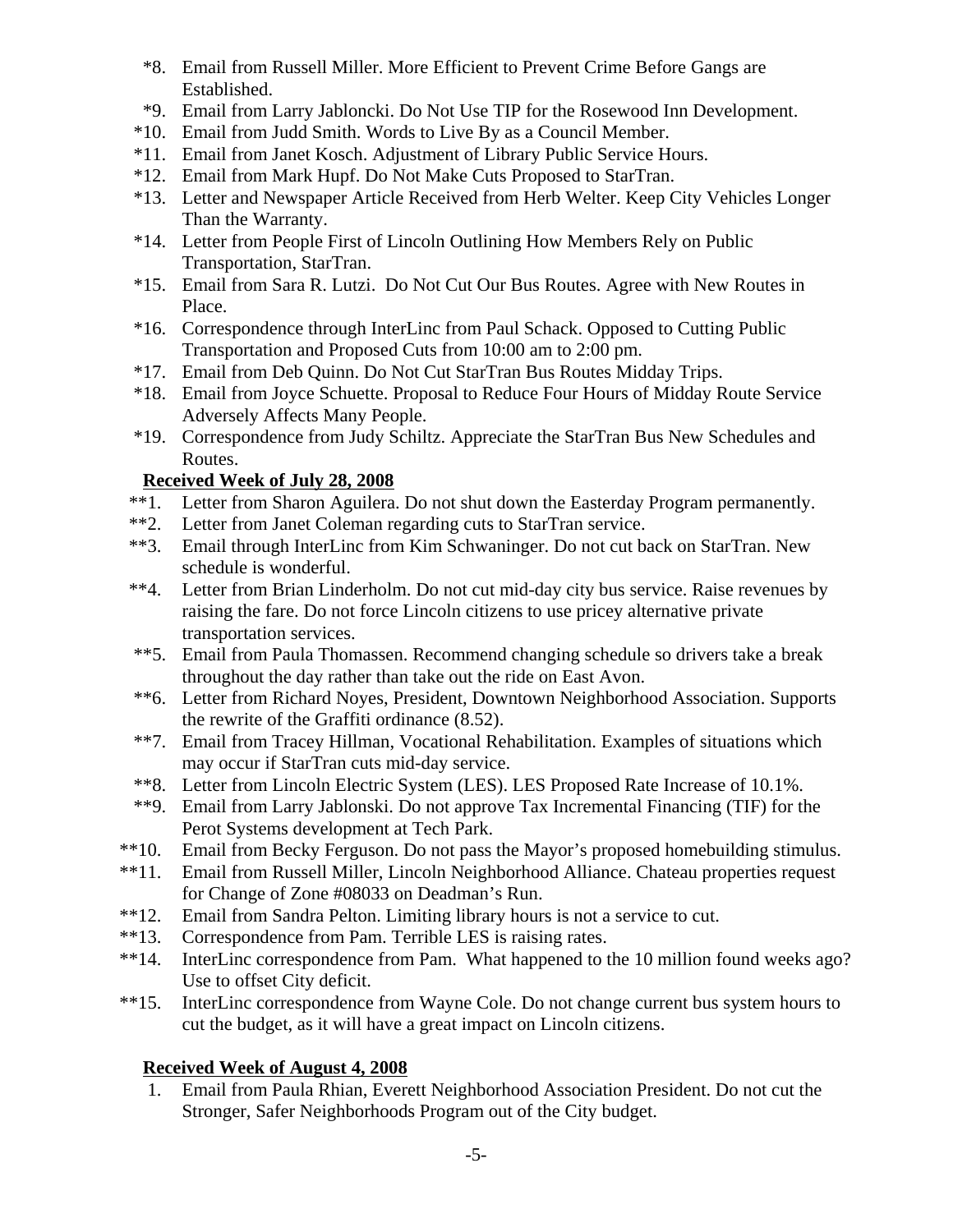- 2. Email from Larry Zink, University Place homeowner. Opposed to proposal to cut or eliminate the Stronger, Safer Neighborhood Program and staff.
- 3. Email from Cindy Huisebus. Opposed to raising property taxes.
- 4. Email from Jeanette Fanmeyer. Do randomly drug test City employees. Not a problem at other jobs.
- 5. Email from Brenda E., Jesse, and Caira West. Do not change the Bethany Library hours.
- 6. Email from Sandra Lab. Do not need traffic signal at  $24<sup>th</sup>$  and Superior Streets.
- 7. Email from Susan Klima. Opposed to proposed cut to service hours at Bennett Martin Library.
- 8. Email from Scott Baird. Continue funding for the Stronger, Safer Neighborhood initiative.
- 9. Email from Bradley K. Walker. Take opportunity to re-affirm support of neighborhoods and the Stronger, Safer Neighborhoods Initiative.
- 10. Email from John Baylor. Continue funding for the Stronger, Safer Neighborhood Initiative.
- 11. Email from Dan Lambe. Continue support for the Stronger, Safe Neighborhoods Initiative.
- 12a. Email from Marilyn McNabb with Web site. 12b. Web site article. If You Build It, the Jobs Won't Come.
- 13. Letter from Michael McCoy, M.D. Strongly encourage the City Council not to close Easterday Adult Day Care. (City Council members received on July 28, 2008)
- 14. Letter from H. Eugene Cook with budget comments. Congratulations on eliminating the \$1,000 Home Stimulus Package. Do not approve package of \$3,000. Oppose 20 year financing for the new jail, and not opposed to limited tax hike used for worthy purposes. (City Council members received 07/28/08)
- 15. Letter from Donna Deitz. Consider financing City's stray animal problem for having free pets and free, or low cost) spaying. (City Council members received on 07/28/08)
- 16. Note and newspaper article received from Nancy Russell. Alarming that there is an increase in poverty and disabilities among our children. (City Council members received on 07/28/08)
- 17. Email from Laura Baker. Reconsider cutting the hours of the Bennett Martin Library.
- 18. Email from Richard Moberly. Continue the Stronger, Safer Neighborhoods Initiative.
- 19. Email from Dr. Al Baker. Reconsider cutting the hours of Bennett Martin.
- 20. Email from Russell Miller. Urge Council to restore the bus funding with money taken from the \$3 million snow removal budget.
- 21. Correspondence through InterLinc from Lindsay Kruse. Strongly consider keeping The Stronger, Safer Neighborhoods Campaign.
- 22a. Email from Tracy Corr regarding the Lincoln Neighborhood Alliance (LNA) on The Stronger, Safer Neighborhoods program. 22b. Letter from Lincoln Neighborhood Alliance Chairman, Russell Miller,
	- recommending continuation of The Stronger, Safer Neighborhood Program.
- 23. Lincoln Airport Authority losing Las Vegas non-stop service.
- 24. Email from Mary Anne Loos. Mayor Beutler continues to be one of Lincoln's finest Mayors.
- 25. Email from Earl Scudder. Approve Mayor Beutler's budget.
- 26. Letter, and attachment, received from Nancy Russell. Time to place TIF and West Haymarket Development on the back burner.
- 27. Email from Richard L. Powell. Do not close more public swimming pools and do not cripple the Parks and Recreation budget further.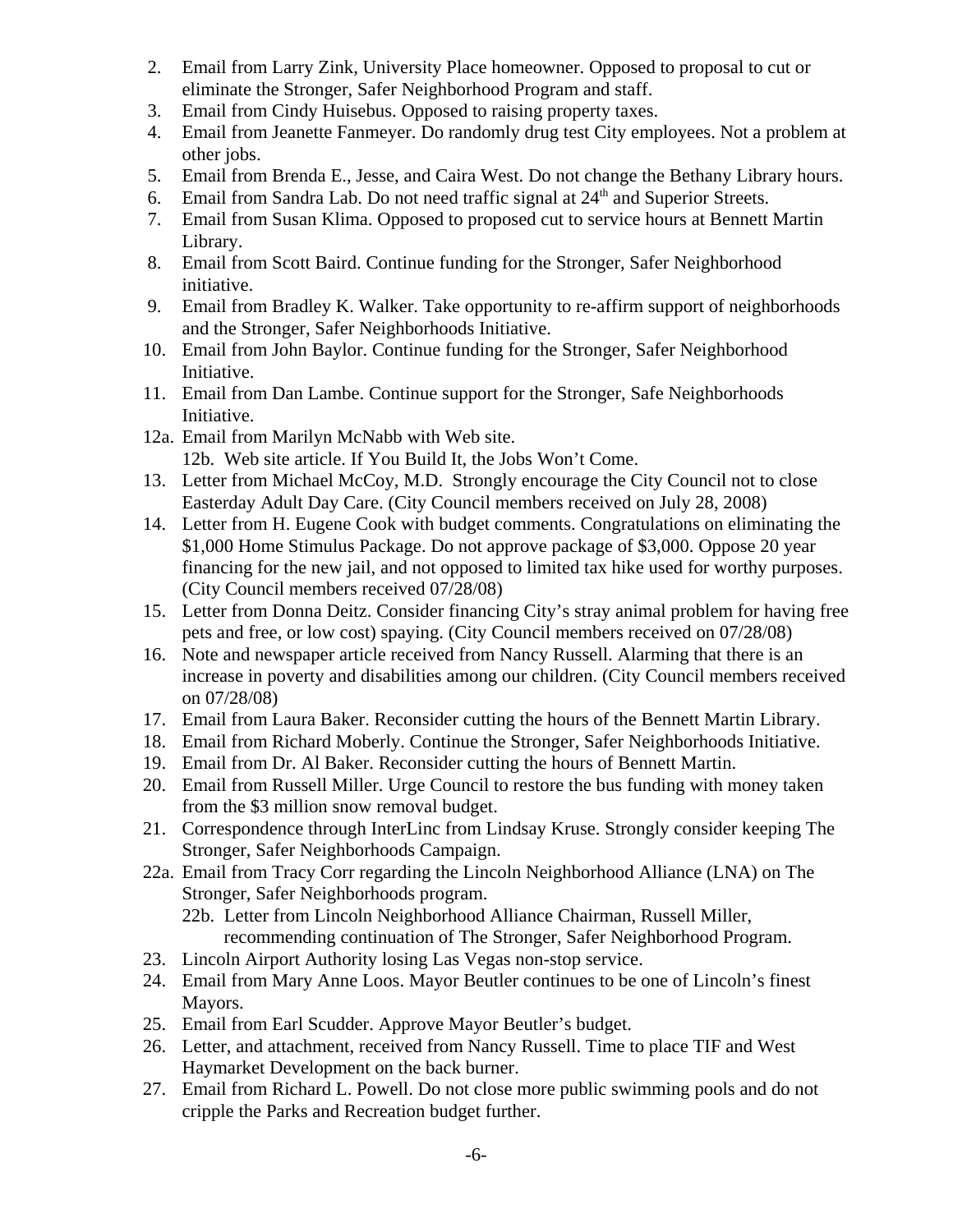- 28. Letters received from citizens who participate in Easterday Center programs. Easterday members who are disabled stated they want, and need, the involvement of the programs which Easterday offers.
- 29. Email from Michael P. Molvar. Support for Lincoln Lancaster County Health Department Dental Program.

# **VI. ADJOURNMENT**

## **\*Held Over from July 21, 2008.**

## **\*\*Held Over from July 28, 2008.**

W:\FILES\CITYCOUN\WP\DA080408.wpdmmm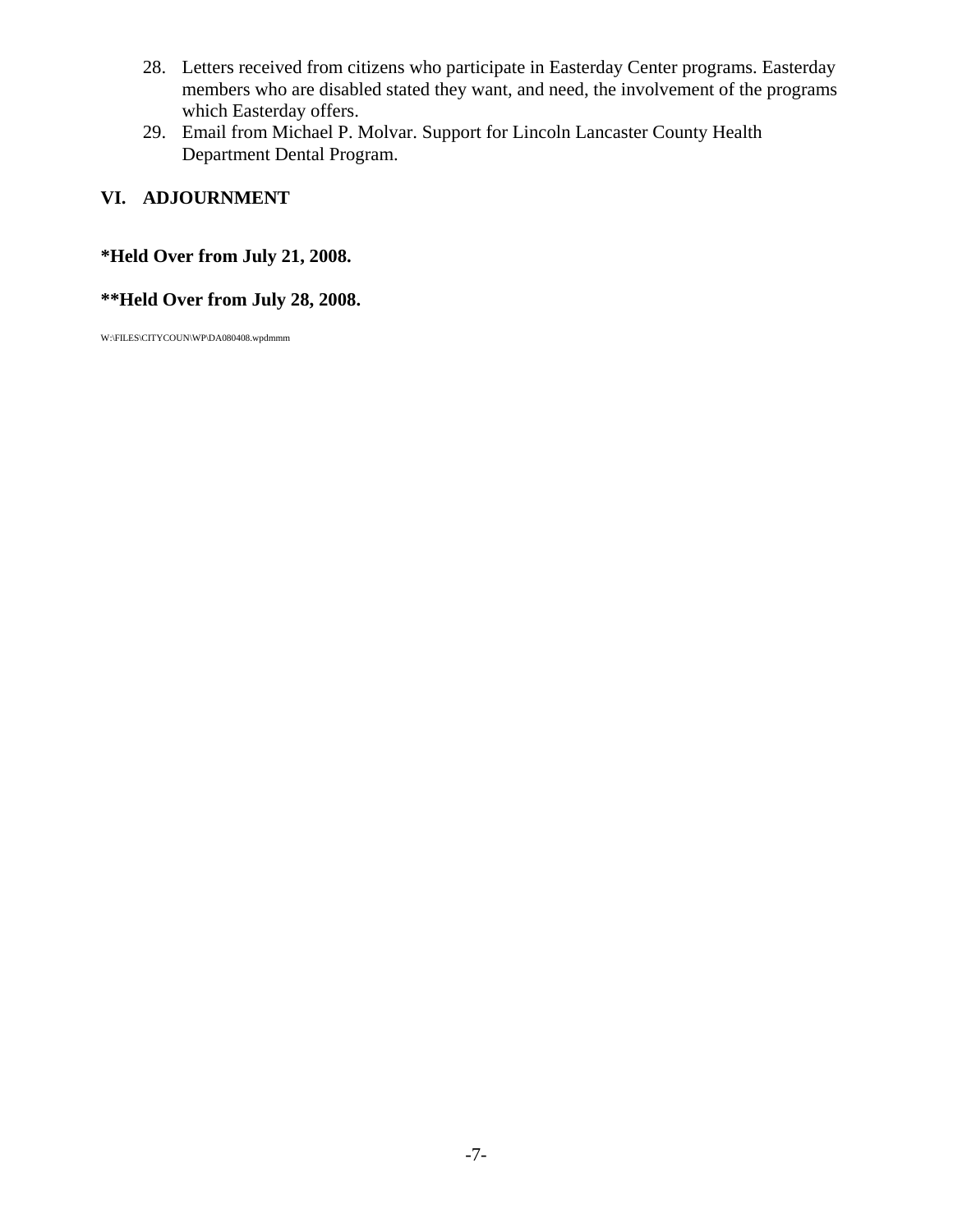### **DIRECTORS' MEETING MINUTES MONDAY, AUGUST 4, 2008 11:00 a.m. COUNTY/CITY BUILDING CONFERENCE ROOM 113**

**Council Members Present:** Robin Eschliman, Chair; Doug Emery, Vice-Chair; Jon Camp, Dan Marvin, John Spatz, Ken Svoboda, Jonathan Cook.

**Others Present:** Mayor Chris Beutler, Rick Hoppe, Trish Owen, Denise Pearce, Lin Quenzer, Mayor's Office; City Clerk Joan Ross; John Hendry, City Attorney; Directors and Department Heads; and Tammy Grammer, City Council Staff.

Meeting convened at 11:10 a.m.

Location Announcement of the Nebraska Open Meetings Act: A Copy of the Nebraska Open Meetings Act is Located on the Wall at the Rear of this Room.

### **I. MAYOR** -

Mayor Chris Beutler stated you all are aware that we had a situation where there were some alleged abuses of controlled substances in care of the Fire Department. I've been informed the firefighter has been arrested on suspicion of two felonies that information will probably be more about it in the media today. This person is not currently functioning as a firefighter and having meetings shortly on the situation and for myself I don't think I can comment further at this point since it is a Personnel issue. If you have questions or you want to propose the questions, and we will see if under the rules and protocols we are allowed to answer, we will answer everything we can. Mr. Svoboda commented if an arrest has been made has there been a name released. Police Chief Casady responded yes, it's fine, John Massey. Mr. Svoboda commented the other firefighter that was alleged is still under investigation. Mayor Beutler stated still under investigation and waiting for him to be released from treatment.

Mayor Beutler commented the third Triplet has been sold. Dave Landis (Urban Development Director) reported our in mediator was Ken Inness, it's been sold for a home ownership purposes at above the minimum allowable you given the department to sale out which was the assess value. It's in the range of between \$120,000 and \$130,000, don't know the final figures for you but that's the sale and it completes the last of the Triplets. Most of the money that comes in will go back to repay of the negative balance that's in the account on that project. There will be a modest amount that will go into the advanced land and acquisition for Urban Development about \$124,000, about \$100,000 will be used to bring up what had been a negative balance on the project, and so \$24,000 will go into the advanced land and acquisition for Urban Development.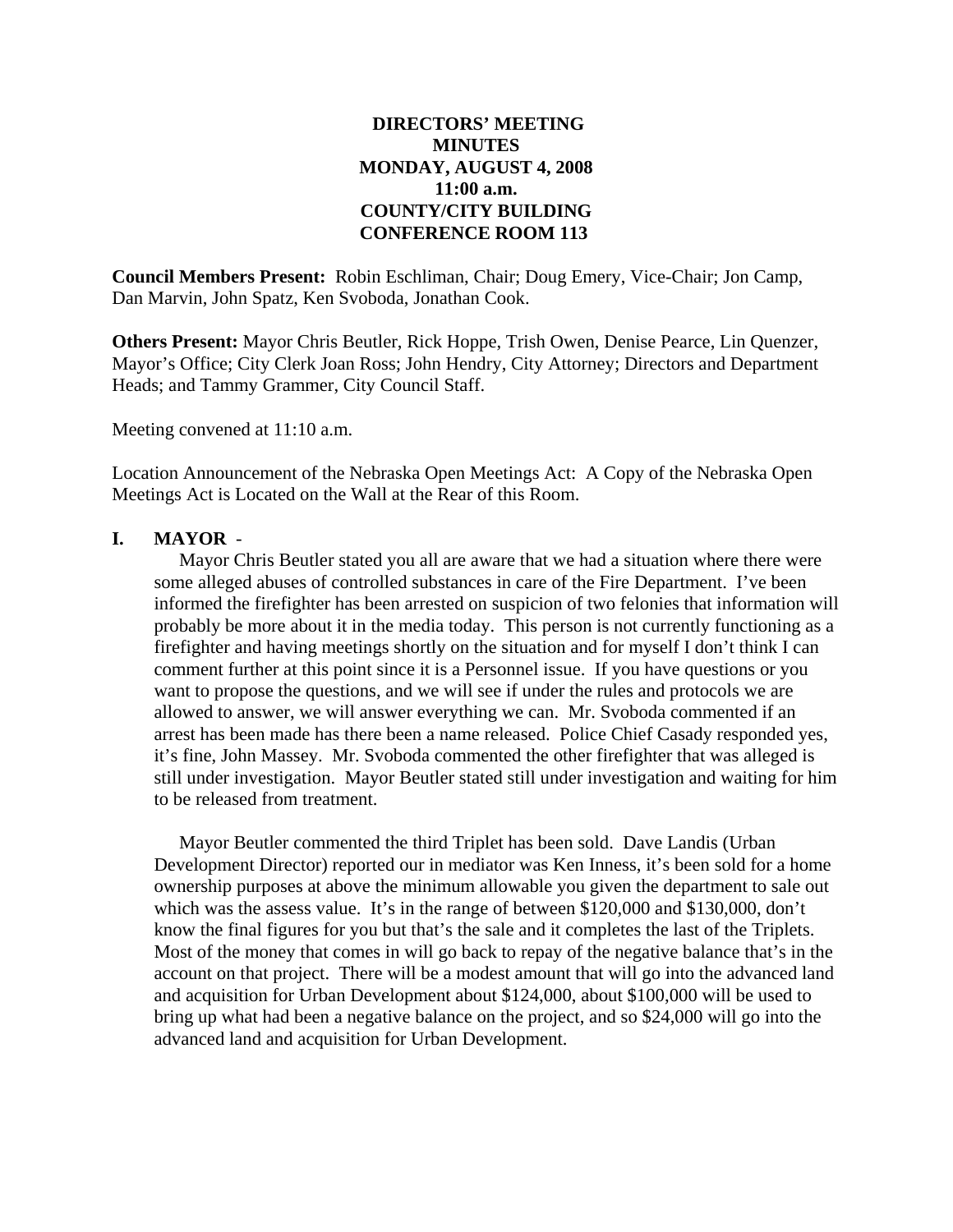- \*1. NEWS RELEASE RE: Mayor Presents June Award of Excellence to Joyce Kubicek of Lincoln Area Agency on Aging. - NO COMMENTS
- \*2. Letter to Mayor Beutler from People First of Lincoln Explaining How Housing Unit Built for Individuals with Mobility Issues with Bus Stop in Front of Unit. Concerned with StarTran Transition to New Routes. - NO COMMENTS
- \*3. Memo from Trish Owen, Aide to the Mayor, with Documentation for Agenda Items #10 and #11. - NO COMMENTS
	- 3b.) Lower Platte South Natural Resources District Public Hearing on Acquisition of Private Property (Easements) for Construction, Operation and Maintenance of Stream Stability Measures, Known as Deadmans Run CIP Project #5. - NO **COMMENTS**
- \*4. NEWS RELEASE RE: Turn Lanes at  $10^{th}$  and Van Dorn to Open Wednesday. NO COMMENTS
- \*5. Washington Report July 11, 2008. NO COMMENTS

#### **Received Week of July 28, 2008**

- \*\*1. NEWS RELEASE RE: Grant provides fire safety training for blind and visually impaired citizens. - NO COMMENTS
- \*\*2. NEWS RELEASE RE: City Council proposes changes to Mayor's recommended budget. - NO COMMENTS
- \*\*3. NEWS RELEASE RE: Urban Search and Rescue Team deploys to San Antonio. NO COMMENTS
- \*\*4. NEWS RELEASE RE: Construction begins on Mopac Trail Bridge. NO **COMMENTS**
- \*\*5. NEWS ADVISORY RE: Mayor Beutler news conference on 07/24/08 at the Rail Joiner sculpture at the Justice & Law Center, 575 So.  $10^{th}$  Street to announce plans for City's celebration of Abraham Lincoln's 200<sup>th</sup> birthday. (Delivered to Council Members on 07/23/08). - NO COMMENTS
- \*\*6. NEWS RELEASE RE: Mayor announces four-day festival to celebrate Abraham Lincoln's 200<sup>th</sup> birthday. - NO COMMENTS

#### **Received Week of August 4, 2008**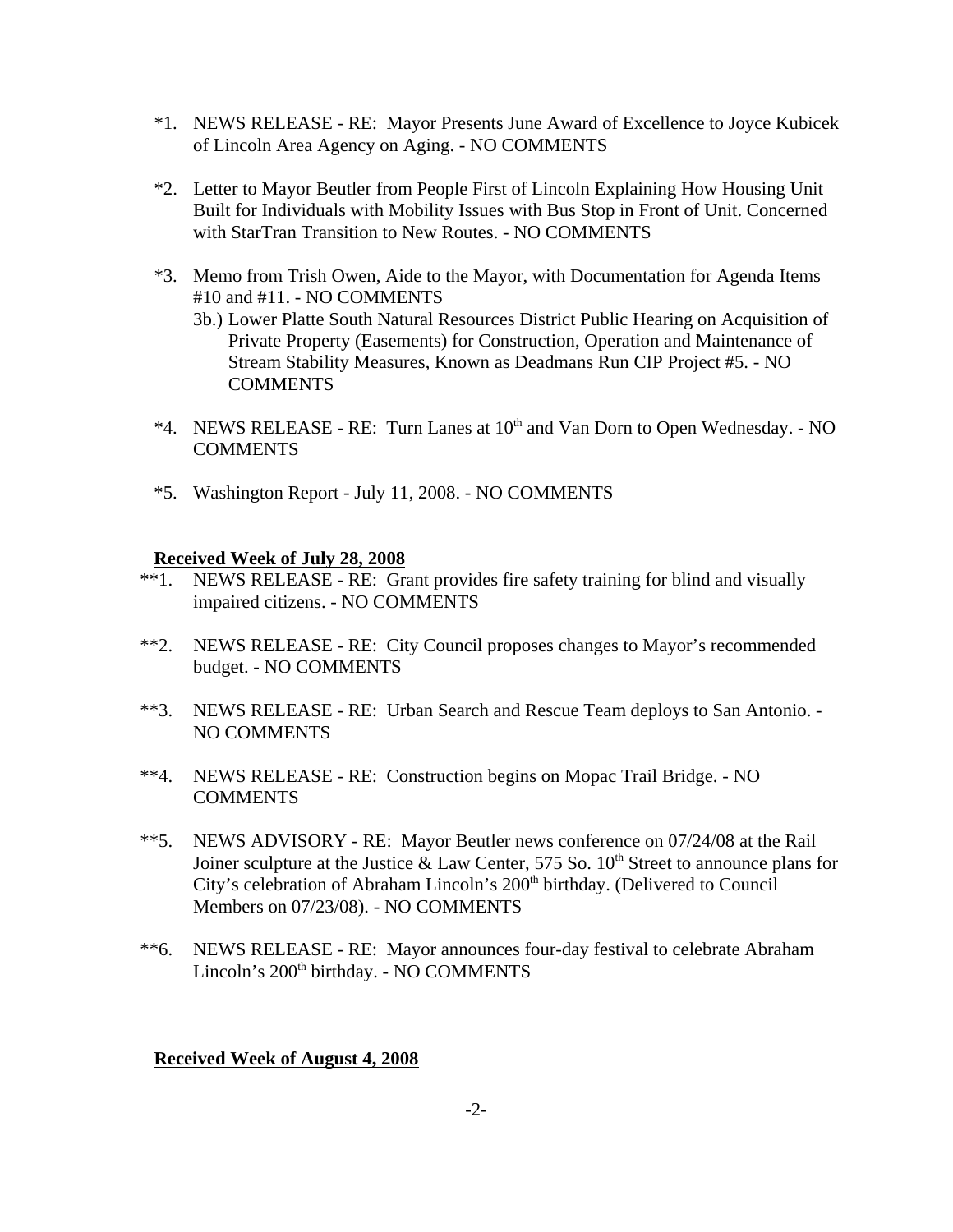- 1. NEWS RELEASE RE: Federal legislation includes relief for Lincoln Fire and Rescue. (Delivered to Council Members on 07/28/08 before formal meeting). - NO COMMENTS
- 2. NEWS RELEASE RE: Mayor Beutler calls Fahey "A Great City Leader". NO **COMMENTS**
- 3. NEWS RELEASE RE: City honored with groundbreaking award at Build Nebraska Housing Summit. - NO COMMENTS
- 4. NEWS ADVISORY RE: Mayor Beutler at two media events on 07/31/08. (Forward to Council Members on 07/30/08). - NO COMMENTS
- 5. NEWS RELEASE RE: Crime in Lincoln falls dramatically in first half of 2008. Mayor Beutler and Chief Casady released crime statistics. - NO COMMENTS
- 6 Cable TV Advisory Board Status and Plans, July 29, 2008, from Chair, Arthur Zygielbaum. - NO COMMENTS
- 7. Washington Report July 25, 2008. NO COMMENTS

## **II. DIRECTORS -**

### **CITY ATTORNEY -**

\*1. Letter from City Attorney, John Hendry - RE: On Utilizing Funds Other Than, or in Addition to, the General Fund for the Law Department. (Letter distributed to Council Members on 07/15/08). - NO COMMENTS

#### **Received Week of July 28, 2008**

 **\*\***1. Minutes of Executive Session regarding labor negotiations on Monday, July 18, 2008. - NO COMMENTS

### **Received Week of August 4, 2008**

 1. Letter from City Attorney, John Hendry - RE: Providing legal services on the new jail construction. - NO COMMENTS

### **FINANCE -**

- 1. Response Correspondence from Don Herz RE: Outstanding balance of the ambulance enterprise fund; - NO COMMENTS
	- a.) Chart of interfund loan;
	- b.) Underlying data for chart; and
	- c.) History of fee changes.

### **FINANCE/BUDGET -**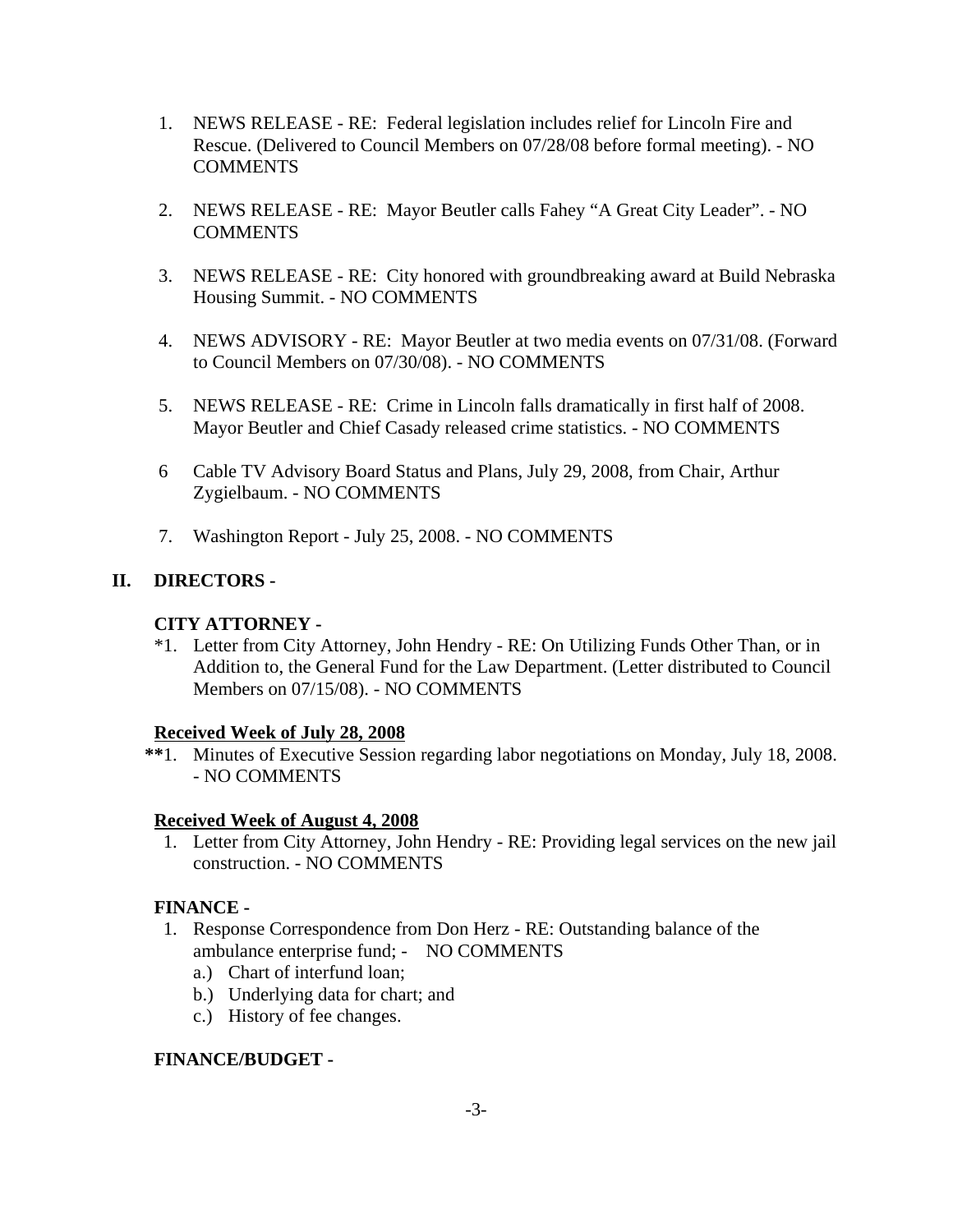- 1. July sales tax reports: NO COMMENTS
	- a.) Actual Compared to Projected Sales Tax Collections;
	- b.) Gross Sales Tax Collections (with refunds added back in) 2002-2003 through 2007-2008;
	- c.) Sales Tax Refunds 2002-2003 through 2007-2008; and
	- d.) Net Sales Tax Collections 2002-2203 through 2007-2008.

### **HEALTH -**

\*1. NEWS RELEASE - RE: West Nile Virus found in Mosquitoes in Lancaster County. - NO COMMENTS

#### **Received Week of July 28, 2008**

- \*\*1a. Health Department Determines Lincoln's Greenhouse Gas Emissions. NO COMMENTS
	- \*\* 1b.) Graph of Greenhouse Gas (CO2) Air Pollution Emissions by Sector, 2005 and 1990. - NO COMMENTS

#### **Received Week of August 4, 2008**

1. NEWS RELEASE - RE: Ensuring the safety of child swimmers. - NO COMMENTS

### **LIBRARY -**

- \*1. E-Mail from Carol Conner, Director RE: Proposed Library Public Service Hours. NO COMMENTS
	- a.) Special Board Meeting on 07/29/08 at 6:00 p.m. at Bennett Martin Library. NO COMMENTS
	- b.) Public Notice of Public Service Hours, and Proposed Public Service Hours, at Lincoln City Libraries. - NO COMMENTS

#### **PLANNING -**

- \*1. Letter from Brandon Garrett RE: Waterford Estates 2nd Addition Final Plat #07080 - Generally located at North 98<sup>th</sup> Street and "O" Street. - NO COMMENTS
- \*2. Memo from Marvin Krout RE: Bill#08R-160 Of Understanding between the City and the Lancaster County Agricultural Society. - NO COMMENTS

### **Received Week of July 28, 2008**

- \*\*1. Nebraska Capitol Environs Commission Agenda for 07/24/08. NO COMMENTS
- \*\*2. City Board of Zoning Appeals cancellation of July, 2008 meeting. NO COMMENTS
- \*\*3. Minutes of Pre-Council on Monday, July 14, 2008. Downtown/Antelope Valley Design Standards. - NO COMMENTS

# **PLANNING COMMISSION ACTION .....**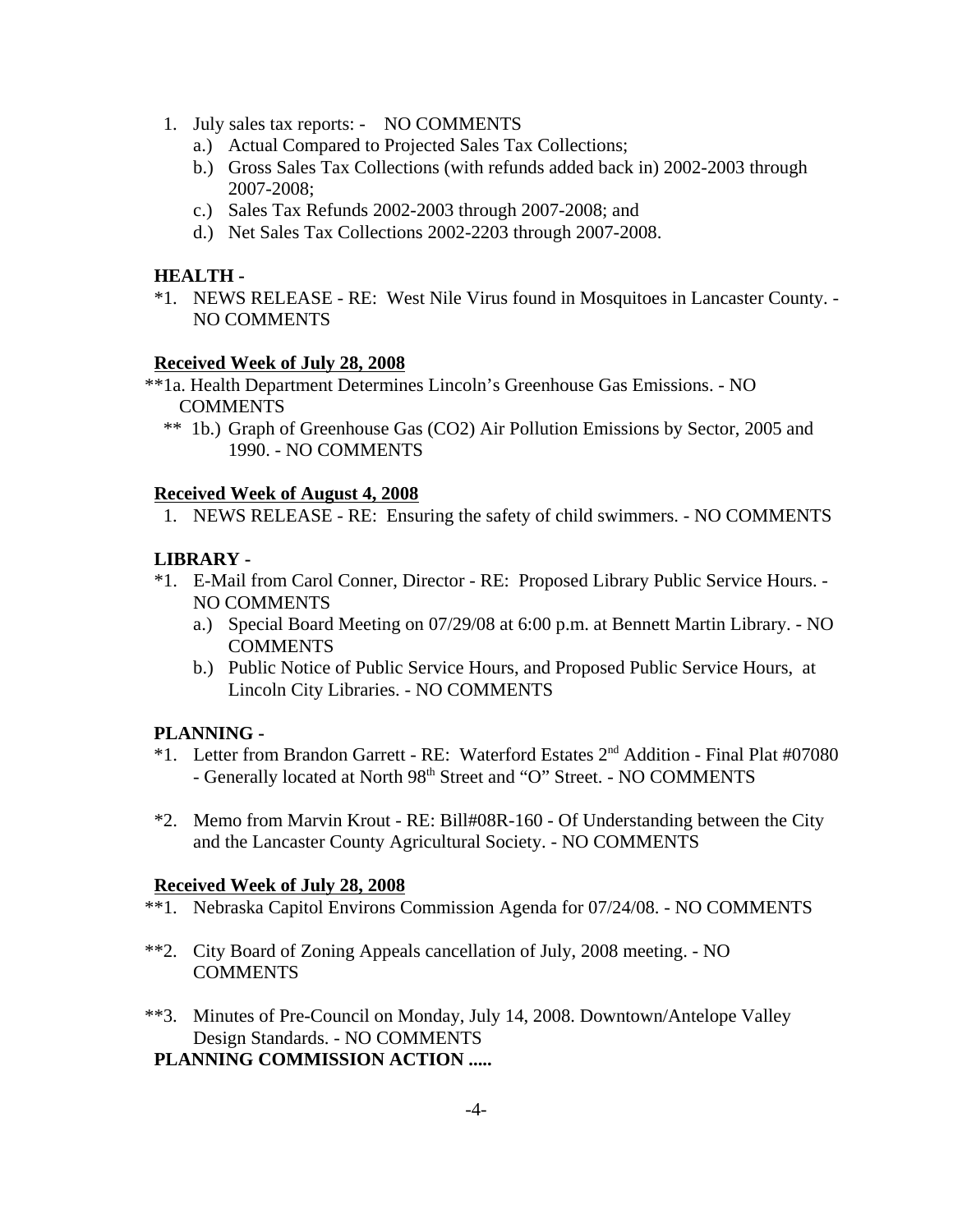\*1. Action by Planning Commission, July 16, 2008. - NO COMMENTS

### **PLANNING COMMISSION FINAL ACTION ..... Received Week of July 28, 2008**

- \*\*1. Comprehensive Plan Conformance #08014 (Permanent Conservation Easement-North 27<sup>th</sup> Street and I-80) Resolution No. PC-01129. - NO COMMENTS
- \*\*2. Special Permit #08031 (Off-sale alcohol-  $21<sup>st</sup> \& K$  Streets U-Stop Convenience Store) Resolution No. PC-01131. - NO COMMENTS
- **\*\***3. Special Permit #08029 (Expansion of nonstandard single-family dwelling 5750 Stockwell) Resolution No. PC-01130. - NO COMMENTS

### **Received Week of August 4, 2008**

- 1. Comprehensive Plan Conformance #08017 (Permanent Preservation Easement 700 North 16th Street) Resolution No. PC-01132. - NO COMMENTS
- 2. Waiver #08003 (Street lights HiMark Estates  $7<sup>th</sup>$  Addition S. 98<sup>th</sup> Street & Merion Circle) Resolution No. PC-01137. - NO COMMENTS
- 3. Use Permit #80B (Revise site plan and lot layout N.W.  $1<sup>st</sup>$  Street & West Highland Blvd.) Resolution No. PC-01133. - NO COMMENTS
- 4. Special Permit #08032 (Expansion of nonstandard building- 3317 C Street) Resolution No. PC-01135. - NO COMMENTS
- 5. Use Permit #132B Willowbrook (Amend land use table S.  $70<sup>th</sup>$  & Highway 2) Resolution No. PC-01134. - NO COMMENTS
- 6. Special Permit #08034 Whispering Meadows Community Unit Plan  $(S.W. 27<sup>th</sup>)$ Street and West A Street) Resolution No. PC-01138. - NO COMMENTS
- 7. Special Permit #08033 (Expansion of nonstandard building S.W.  $56<sup>th</sup>$  & W. Claire Streets) Resolution No. PC-01136. - NO COMMENTS

## **PUBLIC WORKS & UTILITIES -**

 \*1. ADVISORY -RE: Sidewalk Curb Ramp. - NO COMMENTS a.) Map of Recommended One-Way Pick-Up and Drop-Off. - NO COMMENTS

### **Received Week of July 28, 2008**

\*\*1. ADVISORY - RE: Water main replacement project #700308, 58<sup>th</sup> Street; Havelock Avenue- Kearney Avenue. - NO COMMENTS

## **Received Week of August 4, 2008**

1. ADVISORY - RE: 56<sup>th</sup> Street & Elkcrest Drive, Project #700846 - State Project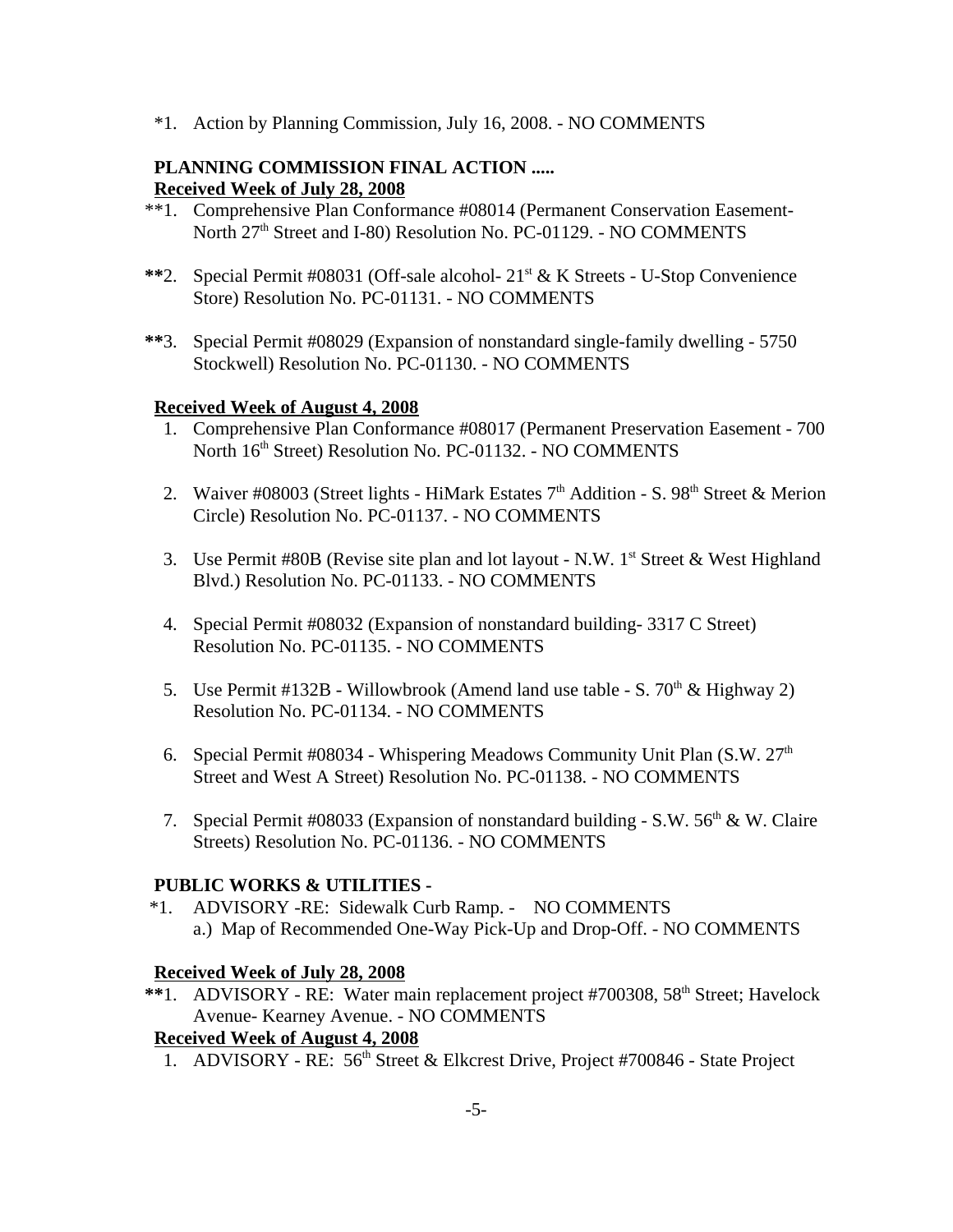#### #STPP-5241 (4). - NO COMMENTS

### **PUBLIC WORKS/STARTRAN** - **Received Week of July 28, 2008**

- \*\*1. Memo with Attachments from Beatty Brasch, Vice Chair, StarTran Advisory Board RE: Recommendations to Mayor's Proposed F.Y. 2008-09 Budget. - NO COMMENTS
- **\*\***2. StarTran Advisory Board Actions. NO COMMENTS

#### **URBAN DEVELOPMENT/ HOUSING REHAB & REAL ESTATE DIVISION** -

- \*\*1. Street & Alley Vacation #08002 Capitol Parkway at South 21<sup>st</sup> Street. NO COMMENTS
- \*\*2. Street & Alley Vacation #08003 North/South Alley north of Seward Avenue between North  $60^{th}$  & North  $61^{st}$  Streets. - NO COMMENTS

### **III. CITY CLERK -**

City Clerk Joan Ross stated on their Agenda today, Items 6 & 7 will be called together. *[#6, Application of Whitehead Oil Company dba U-Stop Convenience Shop for a Class D liquor license at 110 W. Fletcher Avenue, Suite 101.; and #7, Manager application of Douglas Larkins for Whitehead Oil Company dba U-Stop Convenience Shop at 110 W. Fletcher Avenue, Suite 101.]*

It's Public Hearing but just a reminder, they have a Motion-To-Amend #1 for Item 8. *[#8, 08-98, Amending Section 12.08.270 of the Lincoln Municipal Code relating to alcoholic liquor in parks to conditionally allow alcohol on the premises of Hazel Abel Park, Stransky Park, Sunken Gardens, Antelope Park Rose Garden, Pioneers Park Nature Center; and repealing Section 12.08.270 of the Lincoln Municipal Code as hitherto existing.]*

For Item 18 under 'Ordinances-3rd Reading' they have a Motion-To-Amend #1. *[#18, 08R-159, Special Permit 1174G - Application of Chateau Development, LLC, to expand the Chateau Le Fleur/Charleston Court Community Unit Plan to add 144 multiplefamily dwelling units, on property generally located at North 56th Street and Holdrege Street to Cotner Blvd. and Vine Street.]* 

#### **IV. COUNCIL REQUESTS/CORRESPONDENCE -**

**JON CAMP -**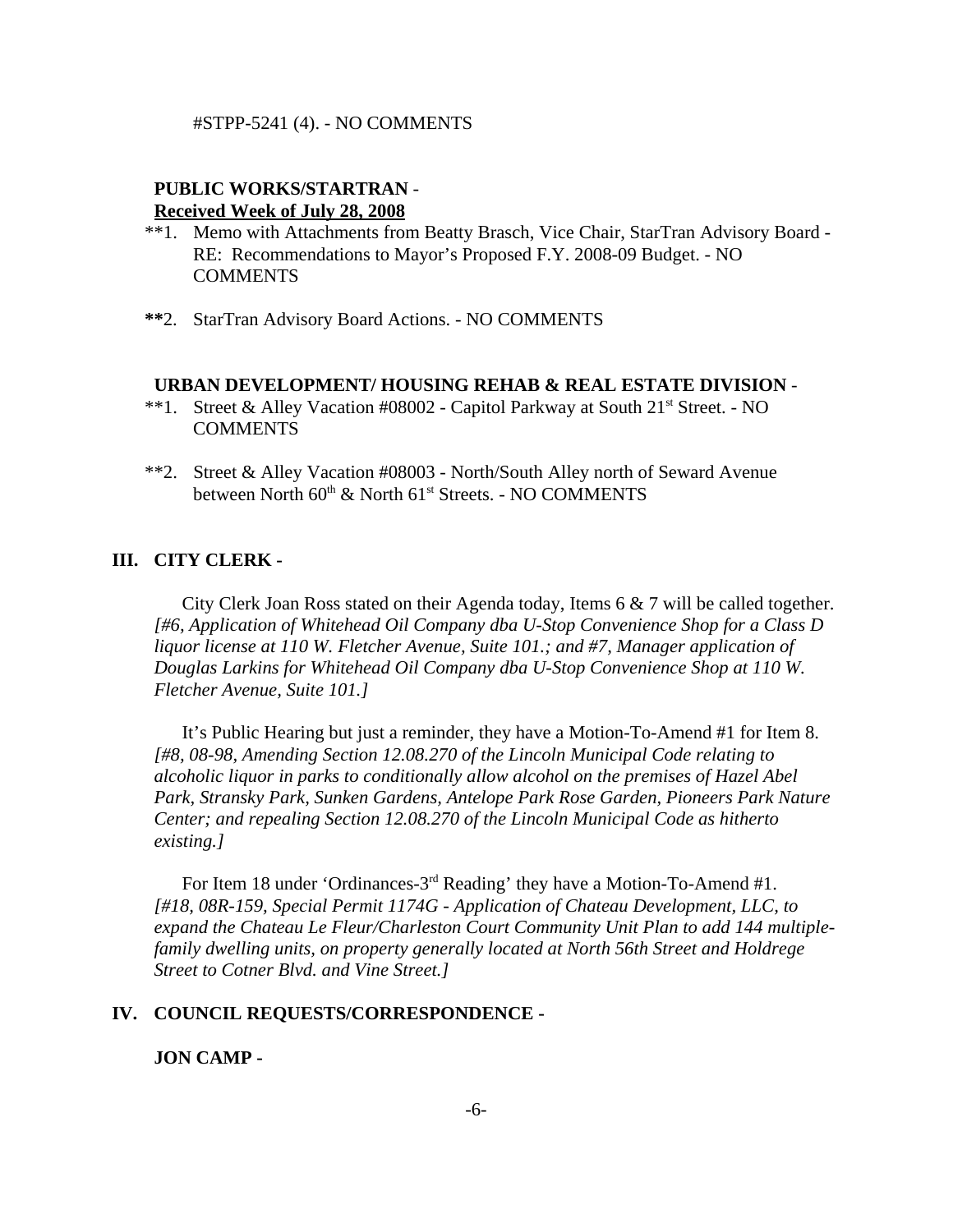Mr. Camp stated he would like to talk with Greg MacLean (Public Works & Utilities Director) after the Directors' Meeting today.

- \*\*1. Request to Jim Weverka, Animal Control RE: Pit bulls outlawed in Lincoln. (RFI#89-07/09/08). - **Response from Bruce Dart, Health Director with community comparison data from Jim Weverka, Animal Control.** (07/18/08 sent to Council Members). - NO COMMENTS
- \*2. E-Mail to Denise Pearce, Aide to the Mayor Homeowners' Stimulus Plan. NO **COMMENTS**
- \*3. E-Mail from Eugene R. Schiltz RE: Opposed to StarTran Proposal for Reduction of Hours of Operation. - NO COMMENTS

### **JONATHAN COOK -** NO COMMENTS

### **DOUG EMERY -** NO COMMENTS

#### **DAN MARVIN** - NO COMMENTS

\*1. E-Mail from Niki Svik - RE: Concerns on Budget - Closing Elementary School CLC's - Evaluate Whether to Build Convention Center and Arena In This Time of Rising Financial Costs. Young Families Think of Moving Away from Lincoln. - NO **COMMENTS** 

#### **Received Week of August 4, 2008**

- 1. E-Mail from Glenda Dietrich Moore RE: Vote NO for a reduction, or elimination, of StarTran bus service from 10 a.m. to 2 p.m. - NO COMMENTS
- 2. E-Mail from Susan Melcher RE: Do not cut or eliminate funding for the Stronger, Safer Neighborhoods program. - NO COMMENTS
- 3. E-Mail from Pam Baker RE: The Stronger Safer Neighborhoods program is critical, do not eliminate. - NO COMMENTS
- 4. E-Mail from Maurice Baker RE: Attest that programs such as the Stronger Safer Neighborhoods program are effective. Do not cut from budget. - NO COMMENTS

#### **JOHN SPATZ -** NO COMMENTS

### **KEN SVOBODA -** NO COMMENTS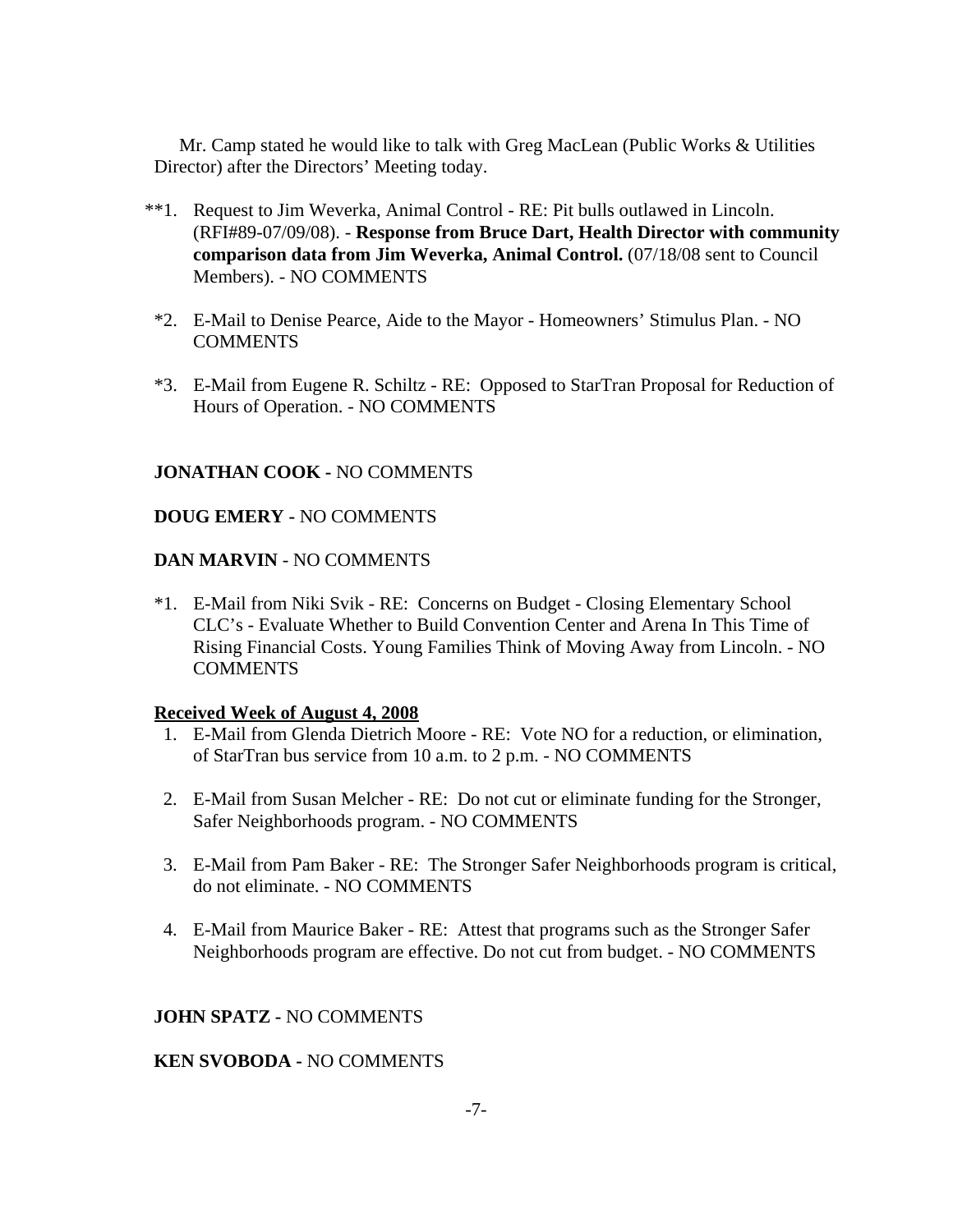#### **ROBIN ESCHLIMAN -** NO COMMENTS

### **V. MISCELLANEOUS -**

- \*1. Email from Wilbur Dasenbrock RE: Appreciates Dedication and Effort. Work Together in the Best Interest of the People of Lincoln. - NO COMMENTS
- \*2. Email from Michael M. Bartels RE: Unhappy with Proposed Reduction of Branch Library Hours. - NO COMMENTS
- \*3. Email from Fred Marks RE: LES Rate Increases. If Absolutely Necessary Lighten Burden on Older Citizens, People on Disability, Disabled Veterans, Low Income Individuals and Families. LES Needs to be More Creative in Solving the Electricity Problem. - NO COMMENTS
- \*4. Email from Mark RE: Citizens Depend on Bus Service, Do Not Cut Hours between 11:00 a.m. and 2:00 p.m. - NO COMMENTS
- \*5. Email from Rachel West RE: Do Not Reduce Lincoln City Libraries' Hours of Operations. - NO COMMENTS
- \*6. Email from Jeanette Fanmeyer RE: Concern Over Bowling Lake. In Plan and Do Not Skip Over Again. Unnecessary Waste Needs to Stop Now. - NO COMMENTS
- \*7. Email from Jodi Delozier RE: Do Not Approve the 12% LES Rate Hike. LES Should Cut Internally with Either Salaries, Salary Increases, or Positions. - NO COMMENTS
- \*8. Email from Russell Miller RE: More Efficient to Prevent Crime Before Gangs are Established. - NO COMMENTS
- \*9. Email from Larry Jabloncki RE: Do Not Use TIP for the Rosewood Inn Development. - NO COMMENTS
- \*10. Email from Judd Smith RE: Words to Live By as a Council Member. NO **COMMENTS**
- \*11. Email from Janet Kosch RE: Adjustment of Library Public Service Hours. NO **COMMENTS**
- \*12. Email from Mark Hmpf RE: Do Not Make Cuts Proposed to StarTran. NO COMMENTS
- \*13. Letter & Newspaper Article from Herb Welter RE: Keep City Vehicles Longer Than the Warranty. - NO COMMENTS
- \*14. Letter from People First of Lincoln RE: Outlining How Members Rely on Public Transportation, StarTran. - NO COMMENTS
- \*15. Email from Sara R. Lutzi RE: Do Not Cut Our Bus Routes. Agree with New Routes in Place. - NO COMMENTS
- \*16. Email from Paul Schack RE: Opposed to Cutting Public Transportation and Proposed Cuts from 10:00 am to 2:00 pm. - NO COMMENTS
- \*17. Email from Deb Quinn RE: Do Not Cut StarTran Bus Routes Midday Trips. NO **COMMENTS**
- \*18. Email from Joyce Schuette RE: Proposal to Reduce Four Hours of Midday Route Service Adversely Affects Many People. - NO COMMENTS
- \*19. Email from Judy Schiltz RE: Appreciate the StarTran Bus New Schedules and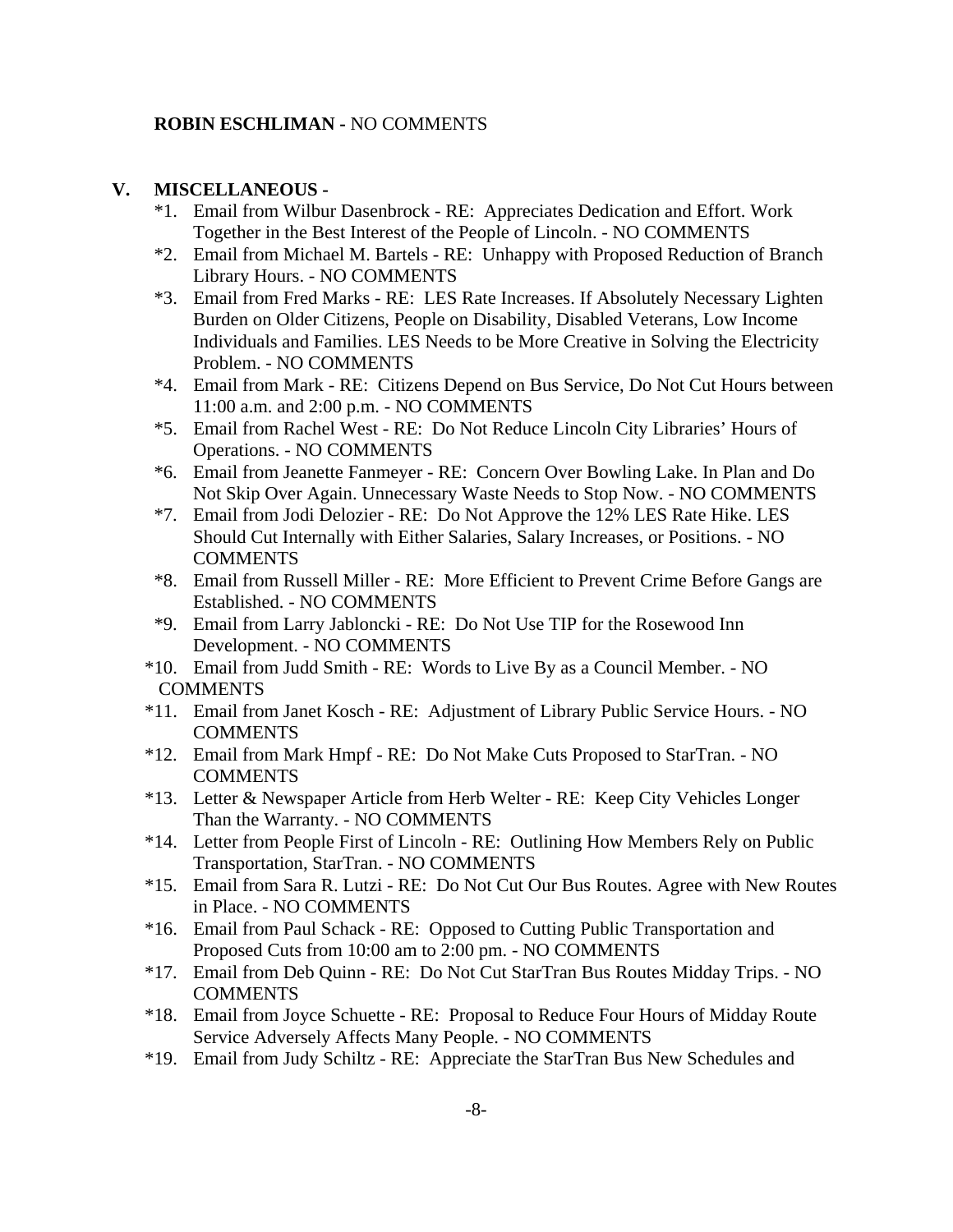Routes. - NO COMMENTS

### **Received Week of July 28, 2008**

- \*\*1. Letter from Sharon Aguilera RE: Do not shut down the Easterday Program permanently. - NO COMMENTS
- \*\*2. Letter from Janet Coleman RE: Cuts to StarTran service. NO COMMENTS
- \*\*3. Email from Kim Schwaninger RE: Do not cut back on StarTran. New schedule is wonderful. - NO COMMENTS
- \*\*4. Letter from Brian Linderholm RE: Do not cut mid-day city bus service. Raise revenues by raising the fare. Do not force Lincoln citizens to use pricey alternative private transportation services. - NO COMMENTS
- \*\*5. Email from Paula Thomassen RE: Recommend changing schedule so drivers take a break throughout the day rather than take out the ride on East Avon. - NO **COMMENTS**
- \*\*6. Letter from Richard Noyes, President, Downtown Neighborhood Association RE: Supports the rewrite of the Graffiti ordinance 8.52. - NO COMMENTS
- \*\*7. Email from Tracey Hillman, Vocational Rehabilitation RE: Examples of situations which may occur if StarTran cuts mid-day service. - NO COMMENTS
- \*\*8. Letter from Lincoln Electric System (LES) RE: LES Proposed Rate Increase of 10.1%. - NO COMMENTS
- \*\*9. Email from Larry Jablonski RE: Do not approve Tax Incremental Financing (TIF) for the Perot Systems development at Tech Park. - NO COMMENTS
- \*\*10. Email from Becky Ferguson RE: Do not pass the Mayor's proposed homebuilding stimulus. - NO COMMENTS
- \*\*11. Email from Russell Miller, Lincoln Neighborhood Alliance RE: Chateau properties request for Change of Zone #08033 on Deadman's Run. - NO COMMENTS
- \*\*12. Email from Sandra Pelton RE: Limiting library hours is not a service to cut. NO **COMMENTS**
- \*\*13. Email from Pam RE: Terrible LES is raising rates. NO COMMENTS
- \*\*14. Email from Pam RE: What happened to the 10 million found weeks ago? Use to offset City deficit. - NO COMMENTS
- \*\*15. Email from Wayne Cole RE: Do not change current bus system hours to cut the budget, as it will have a great impact on Lincoln citizens. - NO COMMENTS

### **Received Week of August 4, 2008**

- 1. Email from Paula Rhian, Everett Neighborhood Association President RE: Do not cut the Stronger, Safer Neighborhoods Program out of the City budget. - NO **COMMENTS**
- 2. Email from Larry Zink, University Place homeowner RE: Opposed to proposal to cut or eliminate the Stronger, Safer Neighborhood Program and staff. - NO **COMMENTS**
- 3. Email from Cindy Huisebus RE: Opposed to raising property taxes. NO **COMMENTS**
- 4. Email from Jeanette Fanmeyer RE: Do randomly drug test City employees. Not a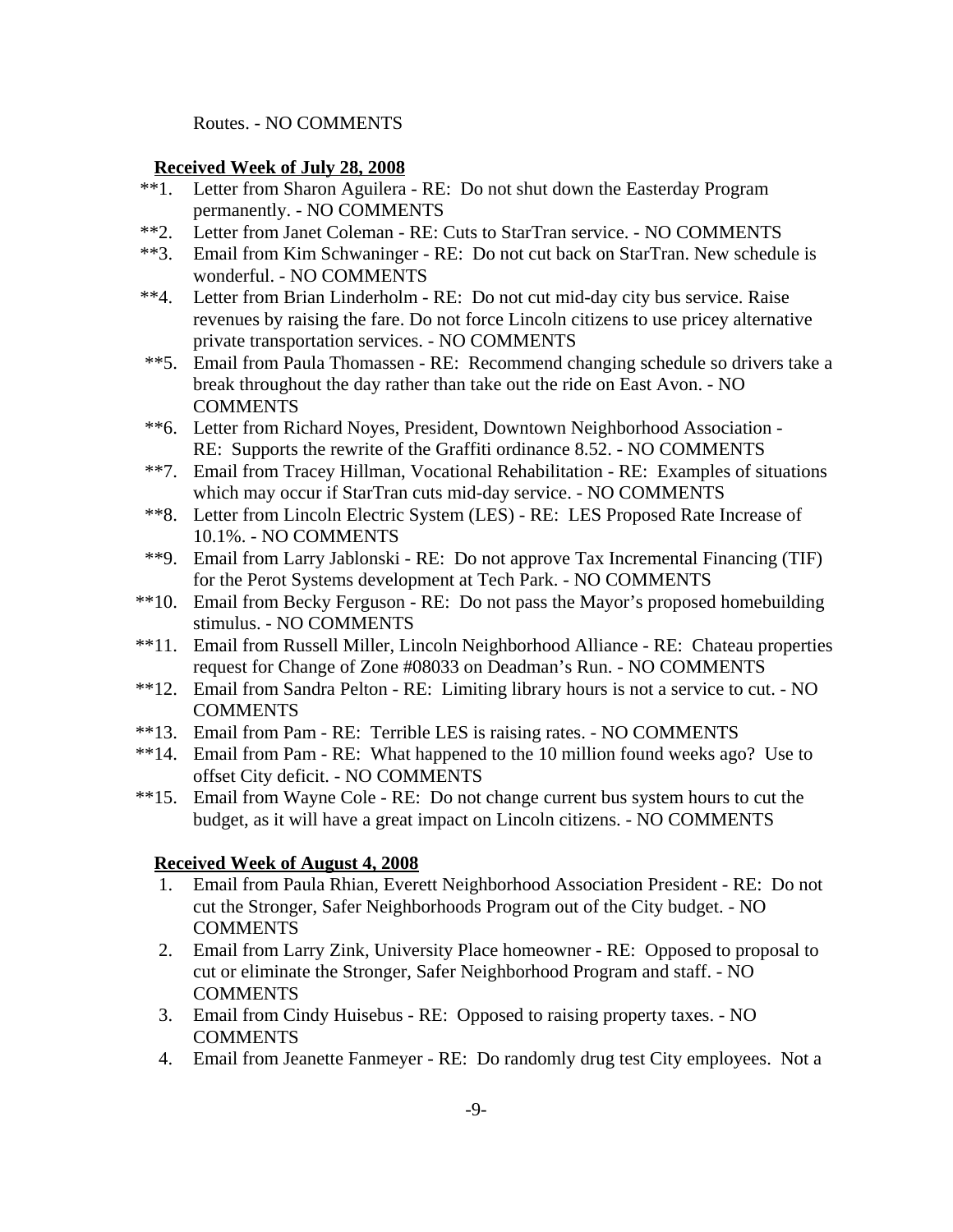problem at other jobs. - NO COMMENTS

- 5. Email from Brenda E., Jesse, and Caira West RE: Do not change the Bethany Library hours. - NO COMMENTS
- 6. Email from Sandra Lab RE: Do not need traffic signal at  $24<sup>th</sup>$  and Superior Streets. -NO COMMENTS
- 7. Email from Susan Klima RE: Opposed to proposed cut to service hours at Bennett Martin Library. - NO COMMENTS
- 8. Email from Scott Baird RE: Continue funding for the Stronger, Safer Neighborhood initiative. - NO COMMENTS
- 9. Email from Bradley K. Walker RE: Take opportunity to re-affirm support of neighborhoods and the Stronger, Safer Neighborhoods Initiative. - NO COMMENTS
- 10. Email from John Baylor RE: Continue funding for the Stronger, Safer Neighborhood Initiative. - NO COMMENTS
- 11. Email from Dan Lambe RE: Continue support for the Stronger, Safe Neighborhoods Initiative. - NO COMMENTS
- 12a. Email from Marilyn McNabb with Web site. NO COMMENTS 12b.) Web site article - RE: If You Build It, the Jobs Won't Come. - NO COMMENTS
- 13. Letter from Michael McCoy, M.D. RE: Strongly encourage the City Council not to close Easterday Adult Day Care (Council received on 07/28/08). - NO COMMENTS
- 14. Letter from H. Eugene Cook with budget comments RE: Congratulations on eliminating the \$1,000 Home Stimulus Package. Do not approve package of \$3,000. Oppose 20 year financing for the new jail, and not opposed to limited tax hike used for worthy purposes. (Council received 07/28/08). - NO COMMENTS
- 15. Letter from Donna Deitz RE: Consider financing City's stray animal problem for having free pets and free, or low cost spaying. (Council received on 07/28/08). - NO COMMENTS
- 16. Note and newspaper article from Nancy Russell RE: Alarming that there is an increase in poverty and disabilities among our children. (Council received on 07/28/08). - NO COMMENTS
- 17. Email from Laura Baker RE: Reconsider cutting the hours of the Bennett Martin Library. - NO COMMENTS
- 18. Email from Richard Moberly RE: Continue the Stronger, Safer Neighborhoods Initiative. - NO COMMENTS
- 19. Email from Dr. Al Baker RE: Reconsider cutting the hours of Bennett Martin. NO COMMENTS
- 20. Email from Russell Miller RE: Urge Council to restore the bus funding with money taken from the \$3 million snow removal budget. - NO COMMENTS
- 21. Email from Lindsay Kruse RE: Strongly consider keeping The Stronger, Safer Neighborhoods Campaign. - NO COMMENTS
- 22a. Email from Tracy Corr RE: The Lincoln Neighborhood Alliance (LNA) on the Stronger, Safer Neighborhoods program. - NO COMMENTS 22b.) Letter from Lincoln Neighborhood Alliance Chairman, Russell Miller,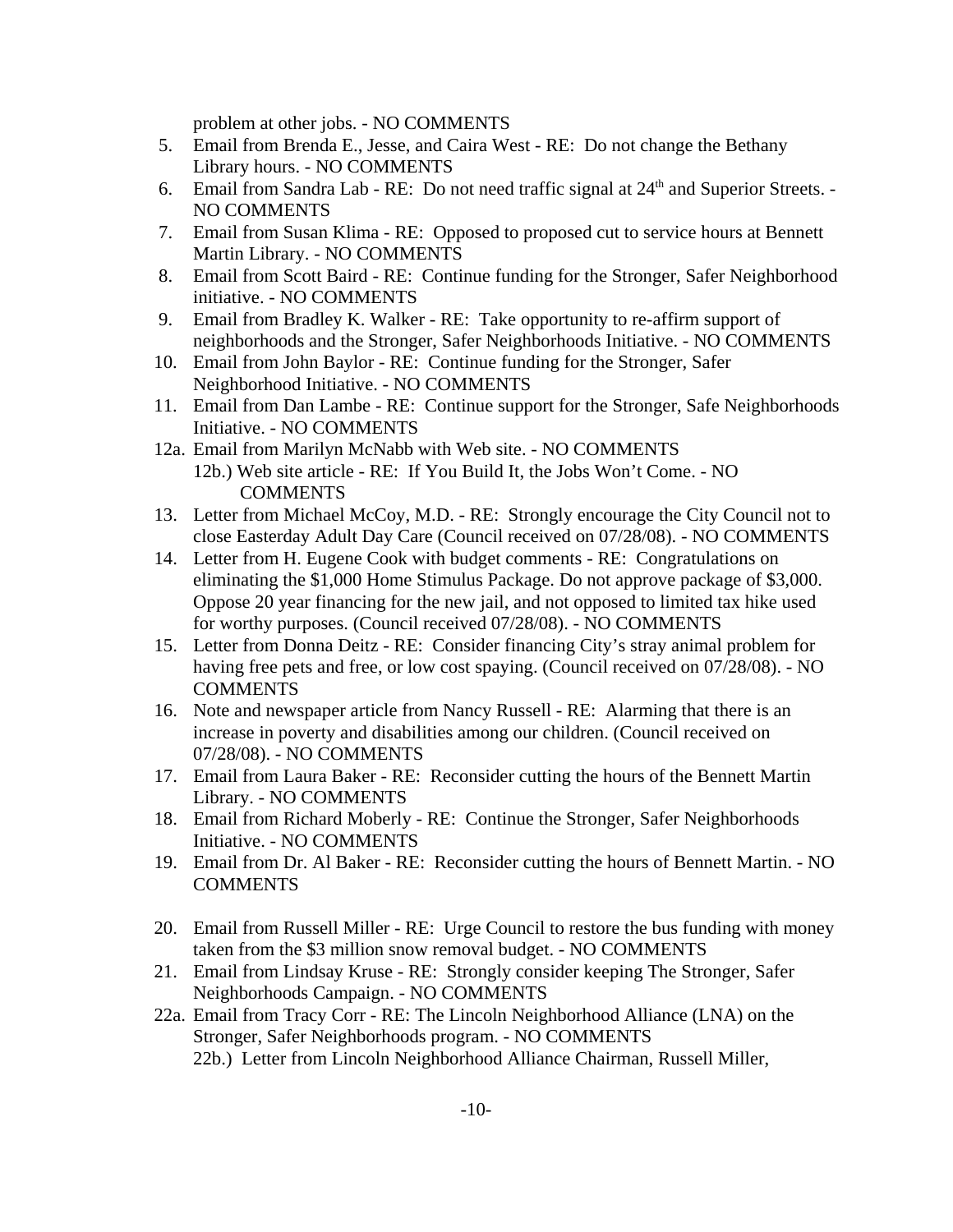recommending continuation of the Stronger, Safer Neighborhood Program. - NO COMMENTS

- 23. Lincoln Airport Authority losing Las Vegas non-stop service. NO COMMENTS
- 24. Email from Mary Anne Loos RE: Mayor Beutler continues to be one of Lincoln's finest Mayors. - NO COMMENTS
- 25. Email from Earl Scudder RE: Approve Mayor Beutler's budget. NO COMMENTS
- 26. Letter and attachment from Nancy Russell RE: Time to place TIF and West Haymarket Development on the back burner. - NO COMMENTS
- 27. Email from Richard L. Powell RE: Do not close more public swimming pools and do not cripple the Parks and Recreation budget further. - NO COMMENTS
- 28. Letters received from citizens who participate in Easterday Center programs. Easterday members who are disabled stated they want, and need, the involvement of the programs which Easterday offers. - NO COMMENTS
- 29. Email from Michael P. Molvar RE: Support for Lincoln Lancaster County Health Department Dental Program. - NO COMMENTS

# **ADDENDUM - (August 4th)**

## **I. MAYOR -**

1. NEWS ADVISORY - RE: Mayor Beutler's Public Schedule Week of August 2 through August 8, 2008 - Schedule subject to change. - NO COMMENTS

## **II. CITY CLERK -** NONE

## **III. CORRESPONDENCE -**

## **A. COUNCIL REQUESTS/CORRESPONDENCE** - NONE

## **B. DIRECTORS AND DEPARTMENT HEADS -**

### **HEALTH -**

1. NEWS RELEASE - RE: Second Bat Tests Positive For Rabies In Lincoln. - NO COMMENTS

## **C. MISCELLANEOUS -**

1. E-Mail from Gilbert M. 'Gil' Savery - RE: Alcohol in parks. - NO COMMENTS

[End of Addendum]